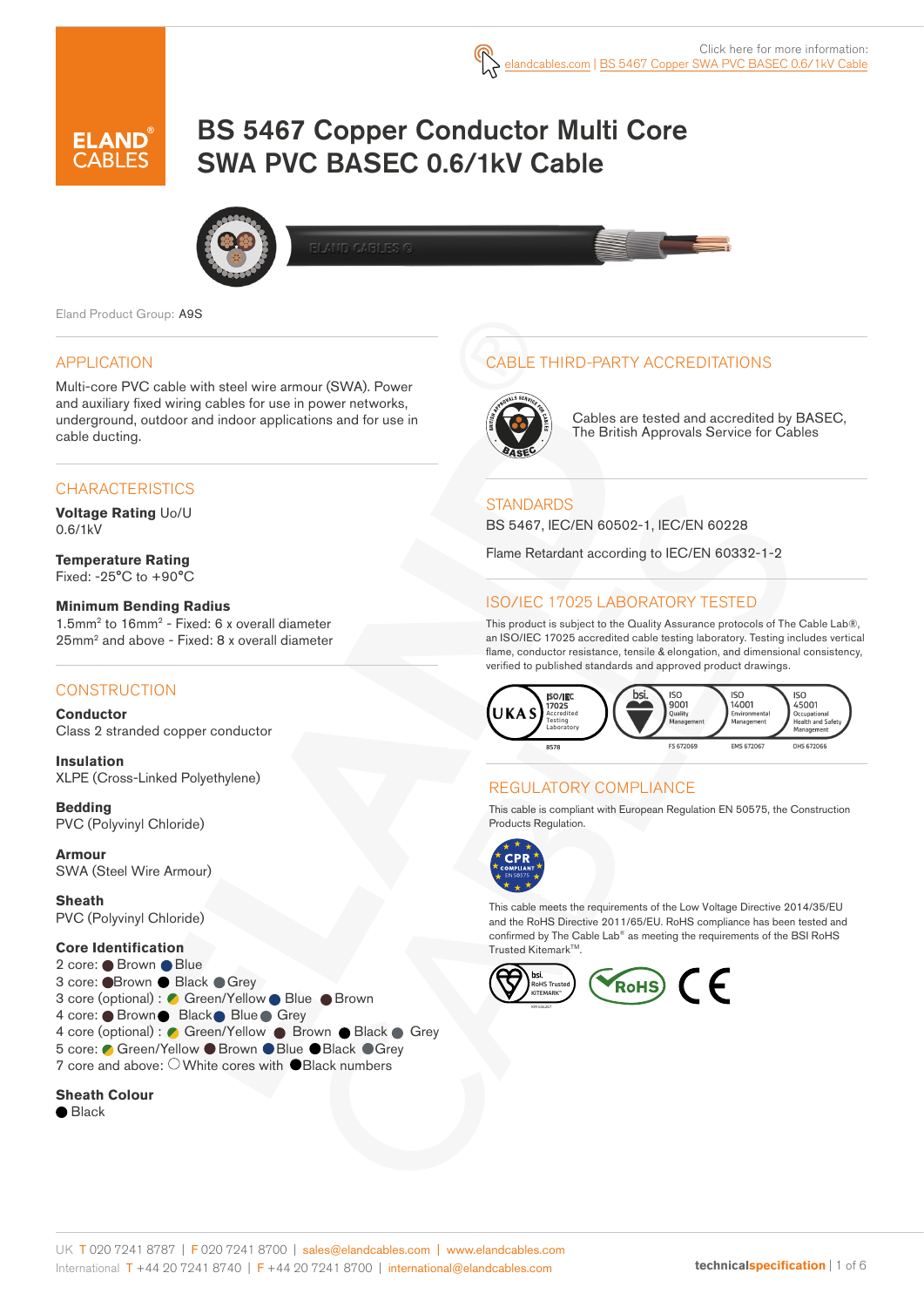## DIMENSIONS

| ELAND PART NO. | NOMINAL CROSS<br>NO. OF<br>CORES<br>SECTIONAL AREA |                 | <b>NOMINAL</b><br><b>THICKNESS</b> |              | NOMINAL DIAMETER<br>mm | <b>NOMINAL</b><br><b>WEIGHT</b> | BW / CW<br>GLAND | WRAPAROUND<br><b>CLEATS</b> |
|----------------|----------------------------------------------------|-----------------|------------------------------------|--------------|------------------------|---------------------------------|------------------|-----------------------------|
|                |                                                    | mm <sup>2</sup> | OF INSULATION<br>mm                | Under Armour | Overall                | kg/km                           |                  |                             |
| A9SWA2015      | $\mathbf{2}$                                       | 1.5             | 0.6                                | 7.3          | 12.1                   | 302                             | <b>20S</b>       | CC <sub>5</sub>             |
| A9SWA2025      | $\mathbf 2$                                        | 2.5             | 0.7                                | 8.5          | 13.6                   | 346                             | <b>20S</b>       | CC <sub>6</sub>             |
| A9SWA2040      | $\mathbf{2}$                                       | $\overline{4}$  | 0.7                                | 9.4          | 14.7                   | 410                             | <b>20S</b>       | CC7                         |
| A9SWA2060      | $\mathbf{2}$                                       | 6               | 0.7                                | 10.5         | 15.9                   | 499                             | 20               | CC7                         |
| A9SWA210       | $\mathbf{2}$                                       | 10              | 0.7                                | 12.3         | 18                     | 648                             | 20               | CC <sub>8</sub>             |
| A9SWA216       | $\mathbf{2}$                                       | 16              | 0.7                                | 14.3         | 20.4                   | 978                             | 20               | CC <sub>9</sub>             |
| A9SWA225       | $\mathbf{2}$                                       | 25              | 0.9                                | 14.7         | 20.4                   | 1290                            | 25               | CC <sub>9</sub>             |
| A9SWA235       | $\overline{2}$                                     | 35              | 0.9                                | 16.8         | 23.3                   | 1500                            | 25               | CC <sub>10</sub>            |
| A9SWA250       | $\mathbf{2}$                                       | 50              | $\mathbf{1}$                       | 19           | 25.8                   | 1890                            | 25               | CC11                        |
| A9SWA270       | $\mathbf{2}$                                       | 70              | 1.1                                | 22           | 29                     | 2450                            | 32               | CC <sub>12</sub>            |
| A9SWA295       | $\overline{2}$                                     | 95              | 1.1                                | 25.1         | 33.1                   | 3300                            | 32               | CC14                        |
| A9SWA2120      | $\sqrt{2}$                                         | 120             | 1.2                                | 27.9         | 36.1                   | 4020                            | 40               | CC <sub>16</sub>            |
| A9SWA2150      | $\mathbf{2}$                                       | 150             | 1.4                                | 30.9         | 39.3                   | 4750                            | 40               | CC <sub>16</sub>            |
| A9SWA3015      | 3                                                  | 1.5             | 0.6                                | 7.8          | 12.6                   | 330                             | 20S              | CC <sub>5</sub>             |
| A9SWA3025      | 3                                                  | 2.5             | 0.7                                | 9.2          | 14.1                   | 390                             | 20S              | CC <sub>6</sub>             |
| A9SWA3040      | 3                                                  | $\overline{4}$  | 0.7                                | 10           | 15.3                   | 464                             | 20S              | CC7                         |
| A9SWA3060      | 3                                                  | 6               | 0.7                                | 11.2         | 16.6                   | 568                             | 20               | CC7                         |
| A9SWA310       | 3                                                  | 10              | 0.7                                | 13.1         | 19.5                   | 866                             | 20               | CC8                         |
| A9SWA316       | 3                                                  | 16              | 0.7                                | 15.3         | 21.6                   | 1152                            | 25               | CC <sub>9</sub>             |
| A9SWA325       | 3                                                  | 25              | 0.9                                | 18.9         | 23.6                   | 1800                            | 25               | CC11                        |
| A9SWA335       | 3                                                  | 35              | 0.9                                | 21.3         | 25.7                   | 2230                            | 32               | CC12                        |
| A9SWA350       | 3                                                  | 50              | $\mathbf{1}$                       | 21.7         | 28.5                   | 2490                            | 32               | CC <sub>12</sub>            |
| A9SWA370       | 3                                                  | 70              | 1.1                                | 25.2         | 32.2                   | 3290                            | 32               | CC14                        |
| A9SWA395       | 3                                                  | 95              | 1.1                                | 28.8         | 37                     | 4440                            | 40               | CC <sub>16</sub>            |
| A9SWA3120      | 3                                                  | 120             | 1.2                                | 32           | 40.4                   | 5470                            | 40               | CC <sub>16</sub>            |
| A9SWA3150      | 3                                                  | 150             | 1.4                                | 35.9         | 45.5                   | 6930                            | 50S              | CC <sub>18</sub>            |
| A9SWA3185      | 3                                                  | 185             | 1.6                                | 40           | 49.8                   | 8350                            | 63S              | CC20                        |
| A9SWA3240      | 3                                                  | 240             | 1.7                                | 44.9         | 55.1                   | 10400                           | 63S              |                             |
| A9SWA3300      | 3                                                  | 300             | 1.8                                | 49.8         | 60.2                   | 12600                           | 63S              |                             |
| A9SWA3400      | 3                                                  | 400             | $\mathbf{2}$                       | 55.8         | 66.6                   | 14600                           | <b>75S</b>       |                             |
| A9SWA4015      | $\overline{4}$                                     | 1.5             | 0.6                                | 8.5          | 13.3                   | 365                             | <b>20S</b>       | CC6                         |
| A9SWA4025      | 4                                                  | 2.5             | 0.7                                | 9.9          | 15                     | 438                             | <b>20S</b>       | CC <sub>6</sub>             |
| A9SWA4040      | 4                                                  | $\overline{4}$  | 0.7                                | 11           | 16.4                   | 532                             | 20               | CC7                         |
| A9SWA4060      | 4                                                  | 6               | 0.7                                | 12.3         | 18.7                   | 764                             | 20               | CC <sub>8</sub>             |
| A9SWA410       | $\overline{4}$                                     | 10              | $0.7\,$                            | 14.5         | 21.1                   | 1013                            | 25               | CC <sub>9</sub>             |
| A9SWA416       | $\overline{4}$                                     | 16              | 0.7                                | 17           | 23.4                   | 1360                            | 25               | CC <sub>10</sub>            |
| A9SWA425       | $\overline{4}$                                     | 25              | 0.9                                | 21           | 26.1                   | 2160                            | 32               | CC11                        |
| A9SWA435       | $\overline{4}$                                     | 35              | 0.9                                | 23.6         | 28.6                   | 2690                            | 32               | CC <sub>12</sub>            |
| A9SWA450       | $\overline{4}$                                     | 50              | $\mathbf{1}$                       | 25           | 32                     | 3130                            | 32               | CC14                        |
| A9SWA470       | 4                                                  | 70              | 1.1                                | 29.5         | 37.7                   | 4500                            | 40               | CC <sub>16</sub>            |
| A9SWA495       | $\overline{4}$                                     | 95              | 1.1                                | 33.3         | 41.7                   | 5600                            | <b>50S</b>       | CC18                        |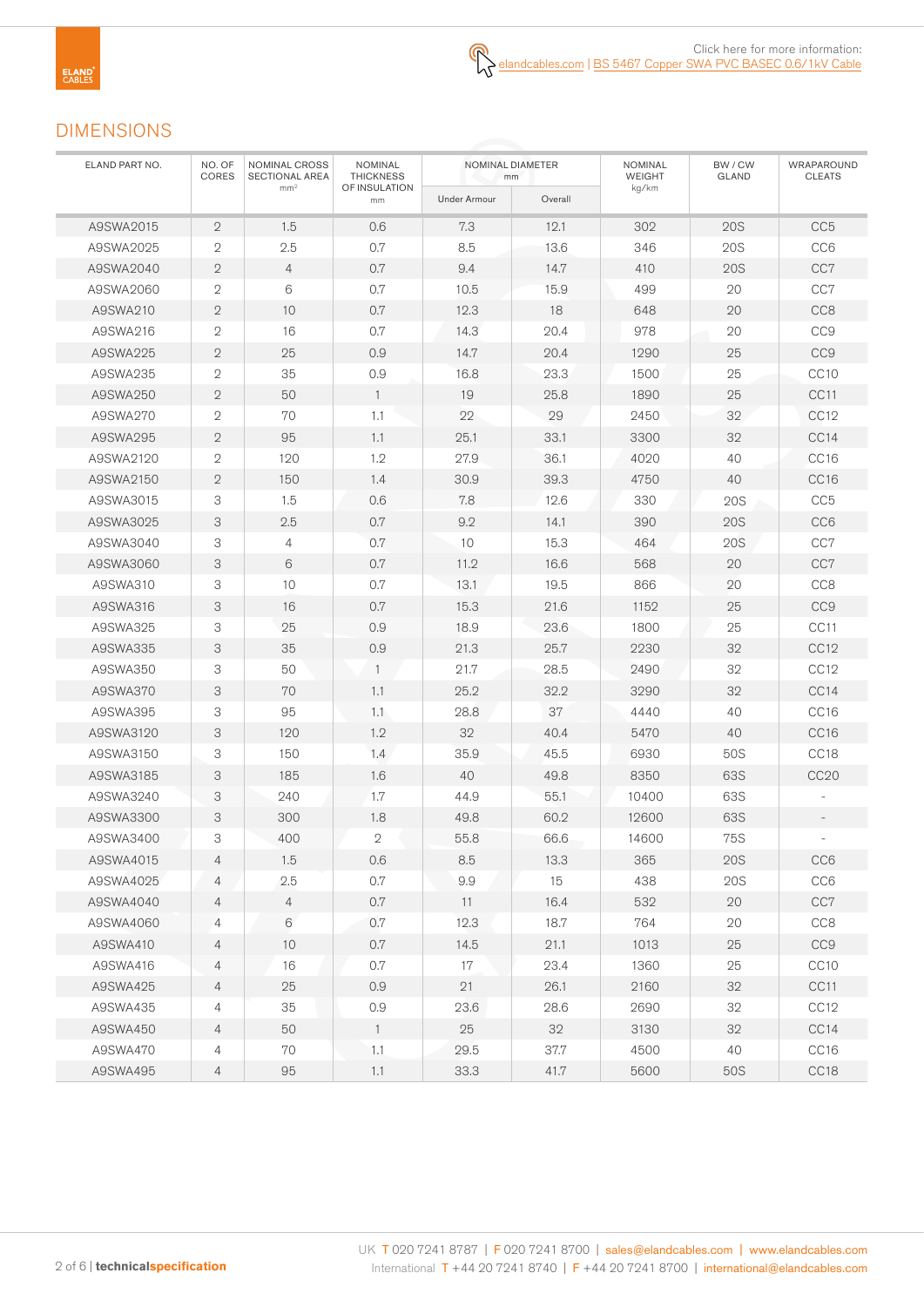

| ELAND PART NO. | NO. OF<br><b>NOMINAL CROSS</b><br>CORES<br><b>SECTIONAL AREA</b> |                 | <b>NOMINAL</b><br><b>THICKNESS</b> |                     | NOMINAL DIAMETER<br>mm | <b>NOMINAL</b><br><b>WEIGHT</b> | BW / CW<br><b>GLAND</b> | WRAPAROUND<br><b>CLEATS</b> |
|----------------|------------------------------------------------------------------|-----------------|------------------------------------|---------------------|------------------------|---------------------------------|-------------------------|-----------------------------|
|                |                                                                  | mm <sup>2</sup> | OF INSULATION<br>mm                | <b>Under Armour</b> | Overall                | kg/km                           |                         |                             |
| A9SWA4120      | $\overline{4}$                                                   | 120             | 1.2                                | 37.5                | 47.1                   | 7400                            | 50                      | <b>CC20</b>                 |
| A9SWA4150      | $\overline{4}$                                                   | 150             | 1.4                                | 41.6                | 51.4                   | 8780                            | 50                      |                             |
| A9SWA4185      | $\overline{4}$                                                   | 185             | 1.6                                | 46.4                | 56.6                   | 10630                           | 63S                     | $\qquad \qquad -$           |
| A9SWA4240      | $\overline{4}$                                                   | 240             | 1.7                                | 52.6                | 63                     | 13390                           | 63                      |                             |
| A9SWA4300      | $\overline{4}$                                                   | 300             | 1.8                                | 58                  | 68.8                   | 16290                           | <b>75S</b>              | $\overline{\phantom{a}}$    |
| A9SWA4400      | $\overline{4}$                                                   | 400             | $\mathbf{2}$                       | 65.4                | 78.1                   | 19800                           | 90                      |                             |
| A9SWA5015      | 5                                                                | 1.5             | 0.6                                | 9.7                 | 14.3                   | 410                             | <b>20S</b>              | CC <sub>6</sub>             |
| A9SWA5025      | 5                                                                | 2.5             | 0.7                                | 11.7                | 16.1                   | 470                             | 20S                     | CC7                         |
| A9SWA5040      | 5                                                                | $\overline{4}$  | 0.7                                | 13                  | 17.8                   | 710                             | 20                      | CC7                         |
| A9SWA5060      | 5                                                                | 6               | 0.7                                | 14.5                | 20                     | 876                             | 25                      | CC <sub>8</sub>             |
| A9SWA510       | 5                                                                | 10              | 0.7                                | 17.2                | 22.9                   | 1165                            | 25                      | CC <sub>10</sub>            |
| A9SWA516       | 5                                                                | 16              | 0.7                                | 20                  | 26.6                   | 1742                            | 32                      | CC11                        |
| A9SWA525       | 5                                                                | 25              | 0.9                                | 24.7                | 31.5                   | 2323                            | 32                      | CC <sub>14</sub>            |
| A9SWA535       | 5                                                                | 35              | 0.9                                | 27.8                | 34.8                   | 2932                            | 40                      | CC14                        |
| A9SWA550       | 5                                                                | 50              | $\mathbf{1}$                       | 32.4                | 40.4                   | 4192                            | 50S                     | CC16                        |
| A9SWA0715      | $\overline{7}$                                                   | 1.5             | 0.6                                | 10.2                | 15.2                   | 470                             | 20S                     | CC <sub>6</sub>             |
| A9SWA7025      | $7\phantom{.}$                                                   | 2.5             | 0.7                                | 12.3                | 17.1                   | 600                             | 20                      | CC7                         |
| A9SWA7040      | 7                                                                | $\overline{4}$  | 0.7                                | 13.6                | 19.1                   | 881                             | 20                      | CC <sub>8</sub>             |
| A9SWA1215      | 12                                                               | 1.5             | 0.6                                | 13.7                | 19.4                   | 780                             | 20                      | CC <sub>8</sub>             |
| A9SWA12025     | 12                                                               | 2.5             | 0.7                                | 16.3                | 22.4                   | 1000                            | 25                      | CC <sub>9</sub>             |
| A9SWA1915      | 19                                                               | 1.5             | 0.6                                | 16.2                | 22.2                   | 1000                            | 25                      | CC <sub>9</sub>             |
| A9SWA1925      | 19                                                               | 2.5             | 0.7                                | 19.9                | 26.6                   | 1540                            | 25                      | CC <sub>11</sub>            |
| A9SWA2715      | 27                                                               | 1.5             | 0.6                                | 20                  | 26.7                   | 1500                            | 32                      | CC11                        |
| A9SWA2725      | 27                                                               | 2.5             | 0.7                                | 24                  | 30.7                   | 1950                            | 32                      | CC14                        |
| A9SWA3715      | 37                                                               | 1.5             | 0.6                                | 22.3                | 29                     | 1800                            | 32                      | CC12                        |
| A9SWA3725      | 37                                                               | 2.5             | 0.7                                | 26.9                | 33.8                   | 2350                            | 40                      | CC14                        |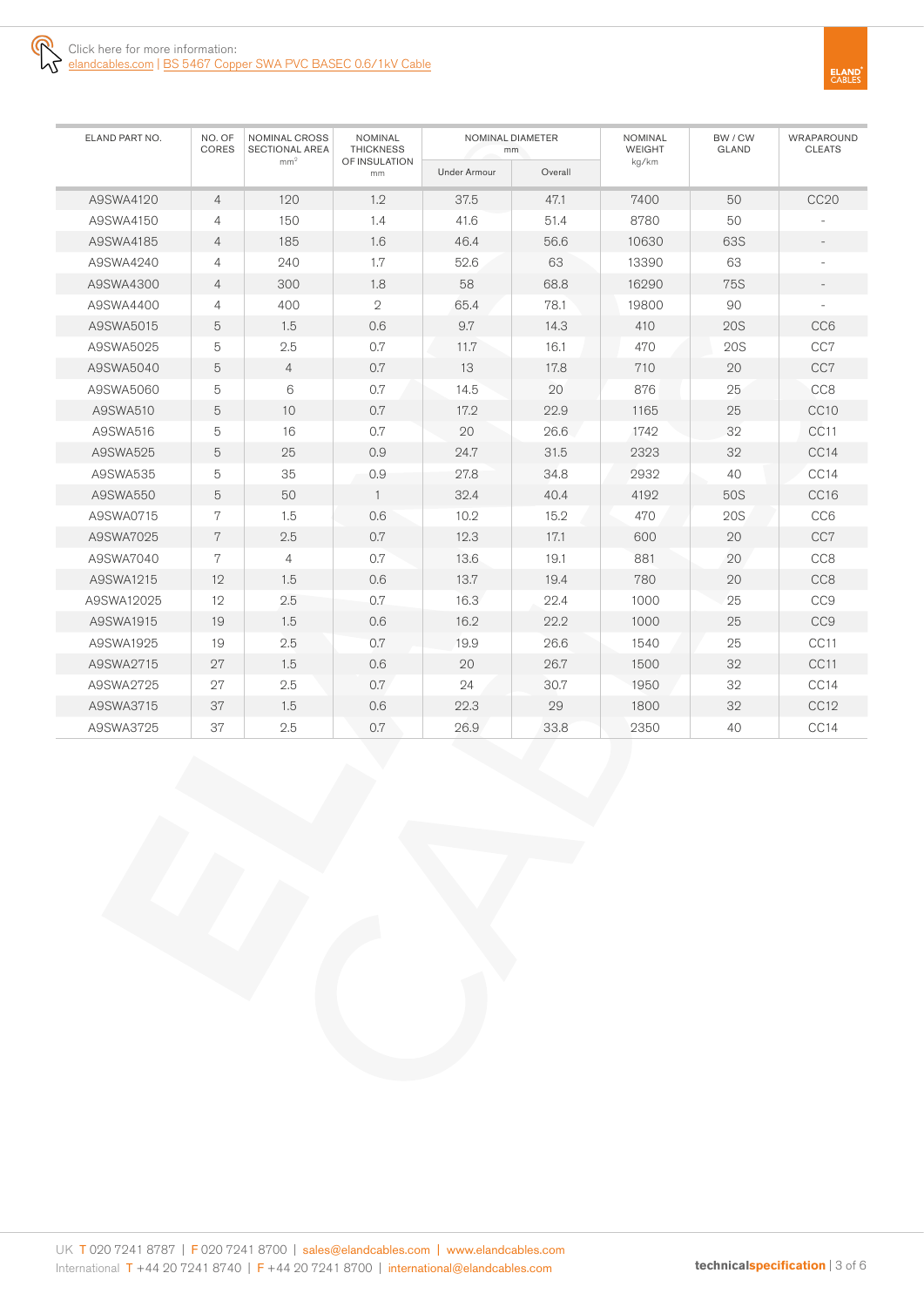# **CONDUCTORS**

Class 2 Stranded Conductors for Single Core and Multi-Core Cables

| <b>NOMINAL CROSS</b><br><b>SECTIONAL AREA</b> |    | MINIMUM NO. OF WIRES IN CONDUCTOR | MAXIMUM RESISTANCE OF CONDUCTOR AT 20°C<br>ohms/km |                          |                          |                          |                                  |
|-----------------------------------------------|----|-----------------------------------|----------------------------------------------------|--------------------------|--------------------------|--------------------------|----------------------------------|
| mm <sup>2</sup>                               |    | Circular                          |                                                    | Circular Compacted       | Shaped                   |                          | <b>Annealed Copper Conductor</b> |
|                                               | Cu | $\mathsf{Al}$                     | Cu                                                 | AI                       | Cu                       | AI                       | Plain Wires                      |
| 1.5                                           | 7  | $\overline{\phantom{a}}$          | 6                                                  | $\overline{\phantom{a}}$ | $\overline{\phantom{0}}$ | $\overline{\phantom{a}}$ | 12.1                             |
| 2.5                                           | 7  | ä,                                | $\,6$                                              | $\sim$                   |                          | $\sim$                   | 7.41                             |
| $\overline{4}$                                | 7  | $\overline{\phantom{0}}$          | 6                                                  | $\overline{\phantom{a}}$ | $\overline{\phantom{0}}$ | $\overline{\phantom{a}}$ | 4.61                             |
| 6                                             | 7  | $\overline{\phantom{a}}$          | 6                                                  | ٠                        | ٠                        | $\overline{\phantom{a}}$ | 3.08                             |
| 10                                            | 7  | 7                                 | 6                                                  | 6                        |                          | $\overline{\phantom{a}}$ | 1.83                             |
| 16                                            | 7  | 7                                 | 6                                                  | 6                        |                          | $\overline{\phantom{a}}$ | 1.15                             |
| 25                                            | 7  | 7                                 | 6                                                  | $6\,$                    | 6                        | 6                        | 0.727                            |
| 35                                            | 7  | 7                                 | 6                                                  | $6\,$                    | 6                        | 6                        | 0.524                            |
| 50                                            | 19 | 19                                | 6                                                  | 6                        | $6\,$                    | 6                        | 0.387                            |
| 70                                            | 19 | 19                                | 12                                                 | 12                       | 12                       | 12                       | 0.268                            |
| 95                                            | 19 | 19                                | 15                                                 | 15                       | 15                       | 15                       | 0.193                            |
| 120                                           | 37 | 37                                | 18                                                 | 15                       | 18                       | 15                       | 0.153                            |
| 150                                           | 37 | 37                                | 18                                                 | 15                       | 18                       | 15                       | 0.124                            |
| 185                                           | 37 | 37                                | 30                                                 | 30                       | 30                       | 30                       | 0.0991                           |
| 240                                           | 37 | 37                                | 34                                                 | 30                       | 34                       | 30                       | 0.0754                           |
| 300                                           | 61 | 61                                | 34                                                 | 30                       | 34                       | 30                       | 0.0601                           |
| 400                                           | 61 | 61                                | 53                                                 | 53                       | 53                       | 53                       | 0.047                            |

The above table is in accordance with EN 60228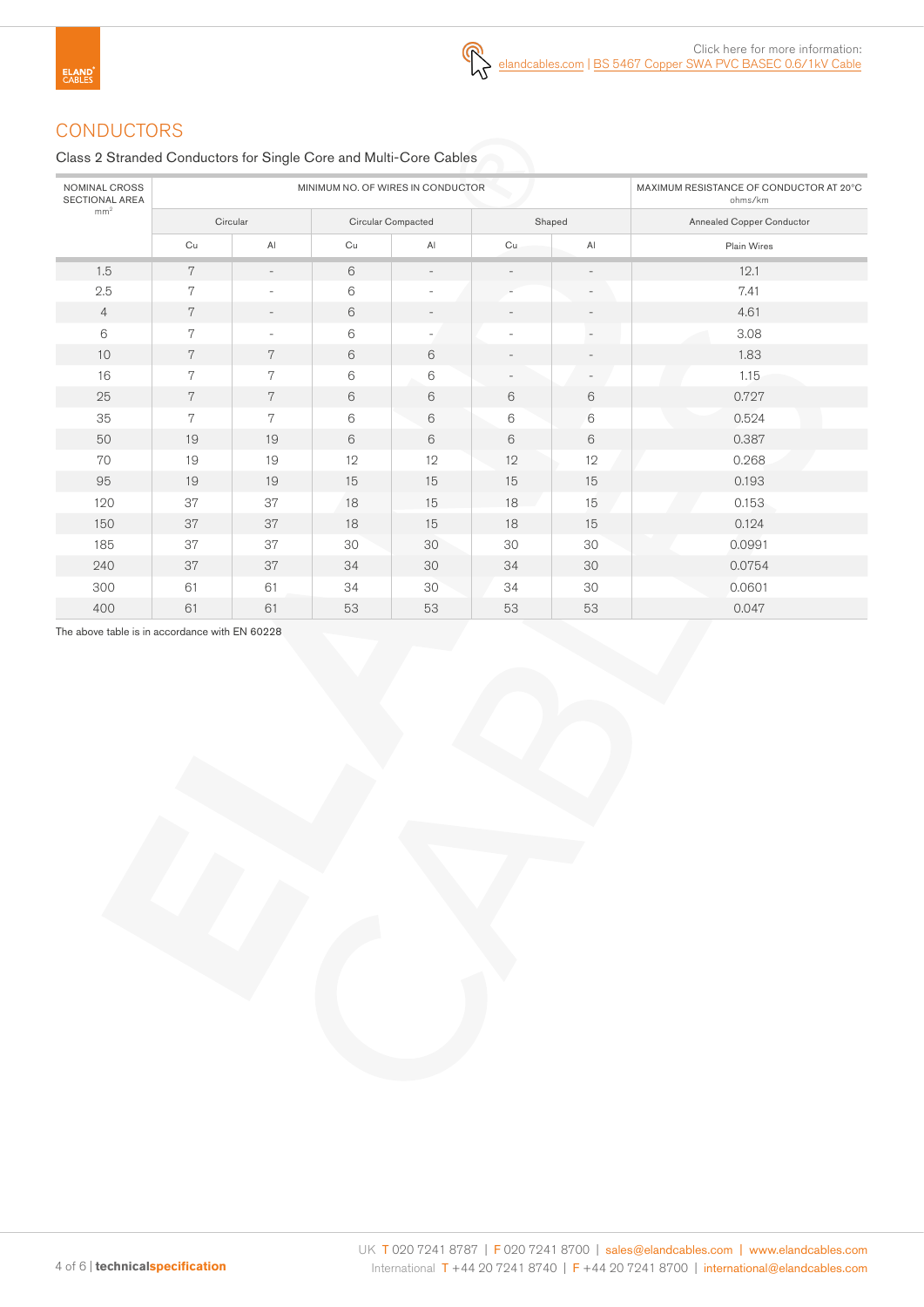# ELECTRICAL CHARACTERISTICS XLPE/PVC/SWA/PVC

#### Current Carrying Capacity

| NOMINAL CROSS<br><b>SECTIONAL AREA</b><br>mm <sup>2</sup> | (CLIPPED DIRECT)<br>Amps                     | REFERENCE METHOD C                                          |                                              | <b>REFERENCE METHOD E</b><br>(IN FREE AIR OR ON A PERFORATED CABLE TRAY,<br><b>HORIZONTAL OR VERTICAL)</b><br>Amps | REFERENCE METHOD D<br>(DIRECT IN GROUND OR IN DUCTING IN<br>GROUND, IN OR AROUND BUILDINGS)<br>Amps |                                                             |  |
|-----------------------------------------------------------|----------------------------------------------|-------------------------------------------------------------|----------------------------------------------|--------------------------------------------------------------------------------------------------------------------|-----------------------------------------------------------------------------------------------------|-------------------------------------------------------------|--|
|                                                           | 1 Two Core Cable<br>Single-Phase<br>AC or DC | 1 Three or<br>1 Four Core Cable<br>Three-Phase<br><b>AC</b> | 1 Two Core Cable<br>Single-Phase<br>AC or DC | 1 Three or<br>1 Four Core Cable<br>Three-Phase<br><b>AC</b>                                                        | 1 Two Core Cable<br>Single-Phase<br>AC or DC                                                        | 1 Three or<br>1 Four Core Cable<br>Three-Phase<br><b>AC</b> |  |
| 1.5                                                       | 27                                           | 23                                                          | 29                                           | 25                                                                                                                 | 25                                                                                                  | 21                                                          |  |
| 2.5                                                       | 36                                           | 31                                                          | 39                                           | 33                                                                                                                 | 33                                                                                                  | 28                                                          |  |
| $\overline{4}$                                            | 49                                           | 42                                                          | 52                                           | 44                                                                                                                 | 43                                                                                                  | 36                                                          |  |
| 6                                                         | 62                                           | 53                                                          | 66                                           | 56                                                                                                                 | 53                                                                                                  | 44                                                          |  |
| 10                                                        | 85                                           | 73                                                          | 90                                           | 78                                                                                                                 | 71                                                                                                  | 58                                                          |  |
| 16                                                        | 110                                          | 94                                                          | 115                                          | 99                                                                                                                 | 91                                                                                                  | 75                                                          |  |
| 25                                                        | 146                                          | 124                                                         | 152                                          | 131                                                                                                                | 116                                                                                                 | 96                                                          |  |
| 35                                                        | 180                                          | 154                                                         | 188                                          | 162                                                                                                                | 139                                                                                                 | 115                                                         |  |
| 50                                                        | 219                                          | 187                                                         | 228                                          | 197                                                                                                                | 164                                                                                                 | 135                                                         |  |
| 70                                                        | 279                                          | 238                                                         | 291                                          | 251                                                                                                                | 203                                                                                                 | 167                                                         |  |
| 95                                                        | 338                                          | 289                                                         | 354                                          | 304                                                                                                                | 239                                                                                                 | 197                                                         |  |
| 120                                                       | 392                                          | 335                                                         | 410                                          | 353                                                                                                                | 271                                                                                                 | 223                                                         |  |
| 150                                                       | 451                                          | 386                                                         | 472                                          | 406                                                                                                                | 306                                                                                                 | 251                                                         |  |
| 185                                                       | 515                                          | 441                                                         | 539                                          | 463                                                                                                                | 343                                                                                                 | 281                                                         |  |
| 240                                                       | 607                                          | 520                                                         | 636                                          | 546                                                                                                                | 395                                                                                                 | 324                                                         |  |
| 300                                                       | 698                                          | 599                                                         | 732                                          | 628                                                                                                                | 446                                                                                                 | 365                                                         |  |
| 400                                                       | 787                                          | 673                                                         | 847                                          | 728                                                                                                                |                                                                                                     | 570                                                         |  |

Air ambient temperature: 30ºC

Ground ambient temperature: 20ºC

Conductor operating temperature: 90ºC

Notes

1. Where a conductor operates at a temperature exceeding 70ºC it must be ascertained that the equipment connected to the conductor is suitable for the conductor operating temperature (see Regulation 512.1.2 of the 17th Edition of IEE Wiring Regulations).

2. Where cables in this table are connected to equipment or accessories designed to operate at a temperature not exceeding 70ºC, the current ratings given in the equivalent table for 70ºC thermoplastic insulated cables (Table 4D4A) must be used (see also Regulation 523.1 of the 17th Edition of IEE Wiring Regulations).

The above table is in accordance with Table 4E4A of the 18th Edition of IEE Wiring Regulations BS7671 and IEC 60364-5-52